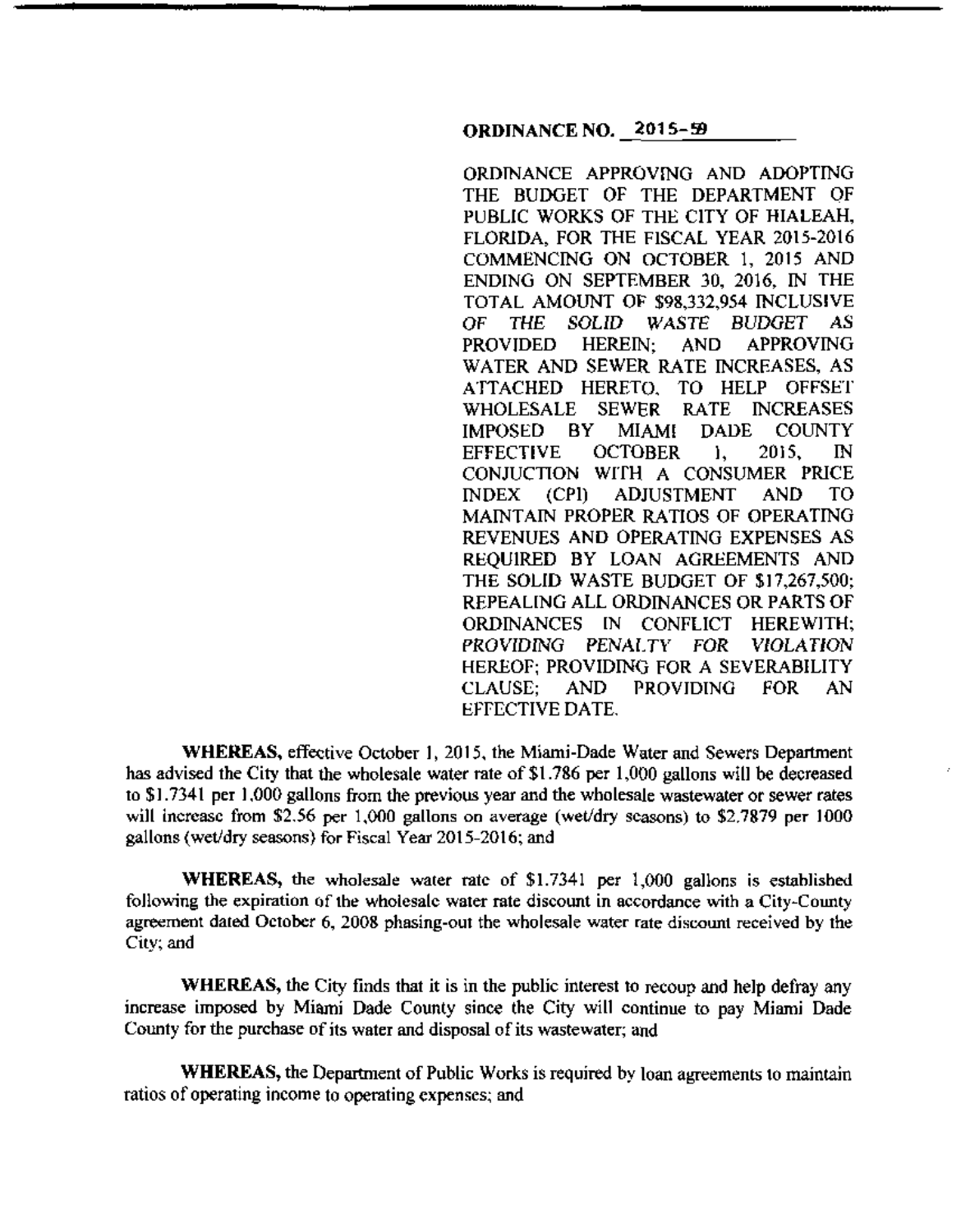#### Ordinance No. 2015-59 Page 2

WHEREAS, based on the City's privatization of waste collection services, the Solid Waste Division Budget, as proposed, also considers revenue from the sale of equipment and the lease of facilities, as additional revenue sources beginning on November I, 2015; and

WHEREAS, the Solid Waste Division Budget also proposes no change in the current residential solid waste fee for the fiscal year 2015-2016; and

WHEREAS, the Department of Public Works has budgeted positions within the Water and Sewers Division to accommodate all full-time employees from the Solid Waste Division;

NOW, THEREFORE, BE IT ORDAINED BY THE MAYOR AND CITY COUNCIL OF THE CITY OF HIALEAH. FLORIDA. THAT:

Section 1: The foregoing facts and recitations contained in the preamble to this ordinance are hereby adopted and incorporated by reference as if fully set forth herein.

Section 2: The budget of the Department of Public Works of the City of Hialeah. as attached hereto and made a part hereof, in the amount of \$81,065,454.00 for the Water and Sewers Division and \$17.267,500.00 for the Solid Waste Division. for a total budget of \$98,332,954, for the Fiscal Year 2015-2016 commencing on October I, 2015 and ending September 30,2016, is hereby approved and adopted.

Seetion 3: The City of Hialeah, Florida hereby approves the retail water and sewer rates and miscellaneous fees and charges, as adjusted for an increase in the Consumer Price Index (CPT), attached hereto and made a part hereof as Exhibit "I".

**Section 4:** The City of Hialeah, Florida hereby approves the water rate increase in conjunction with a Consumer Price Index (CPI) adjustment.

**Section 5:** The *City of Hialeah*, *Plorida hereby approves the sewer rate increase to* help offset wholesale rate increases in an amount equal to the increase in wholesale sewer rate of \$2.7879 per 1,000 gallons imposed by Miami Dade County by action of the Board of County Commissioners. in conjunction with a Consumer Price Index (CPJ) adjustment.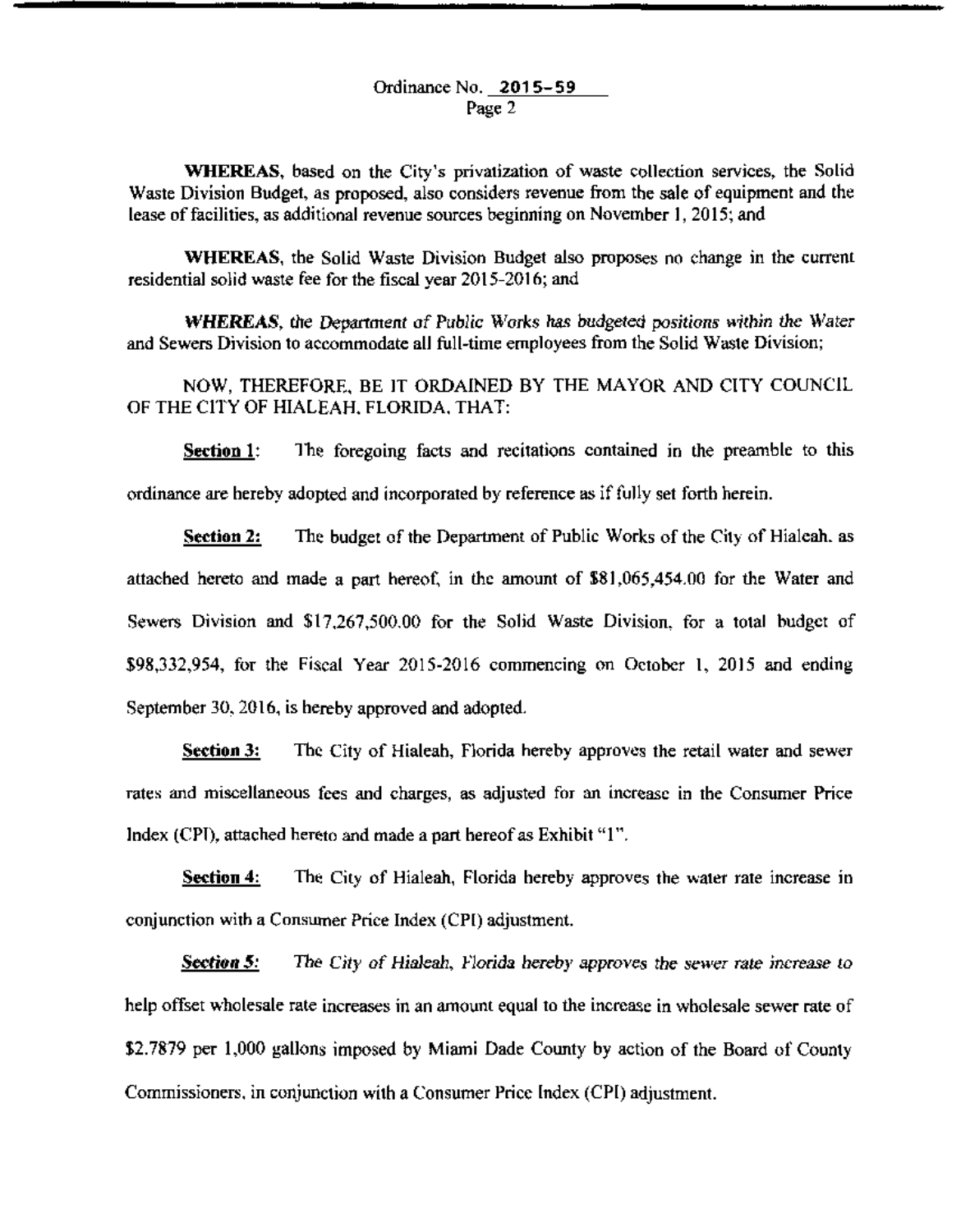## Ordinance No. **2015-59**  Page 3

**Section 6:**  The City of Hialeah, Florida hereby confirms and approves the annual Consumer Price Index (CPI) adjustment of water and sewer rates pursuant to Hialeah Code  $\S$  94-153(c), in the amount nf 1.5% designated "Consumer Price Index for All Urban Consumers (CPI)'' as issued by the Bureau of Labor Statistics.

**Section 7:** The City of Hialeah, Florida hereby approves adjustments to water and sewer rates to maintain proper operating ratios of operating revenues to operating expenses as for Fiscal Year 2015-2016 required by covenants in its loan agreements.

#### **Section 8: Repeal of Ordinances in Conflict.**

All ordinances or parts of ordinances in conflict herewith are hereby repealed to the extent of such conflict.

#### **Section 9: Penalties.**

Any person, businegs, association, corporation. partnership or other legal entity who violates any of the provisions of this ordinance shall be assessed a civil penalty, up to a maximum of \$500.00, within the discretion of the court or administrative tribunal having jurisdiction. Each day that a violation continues shall constitute a separate violation.

#### **Section 10: Severability Clause.**

If any phrase, clause, sentence, paragraph or section of this ordinance shall be declared invalid or unconstitutional by the judgment or decree of a court of competent jurisdiction, such invalidity or unconstitutionality shall not affect any of the remaining phrases, clauses. sentences, paragraphs or sections of this ordinance.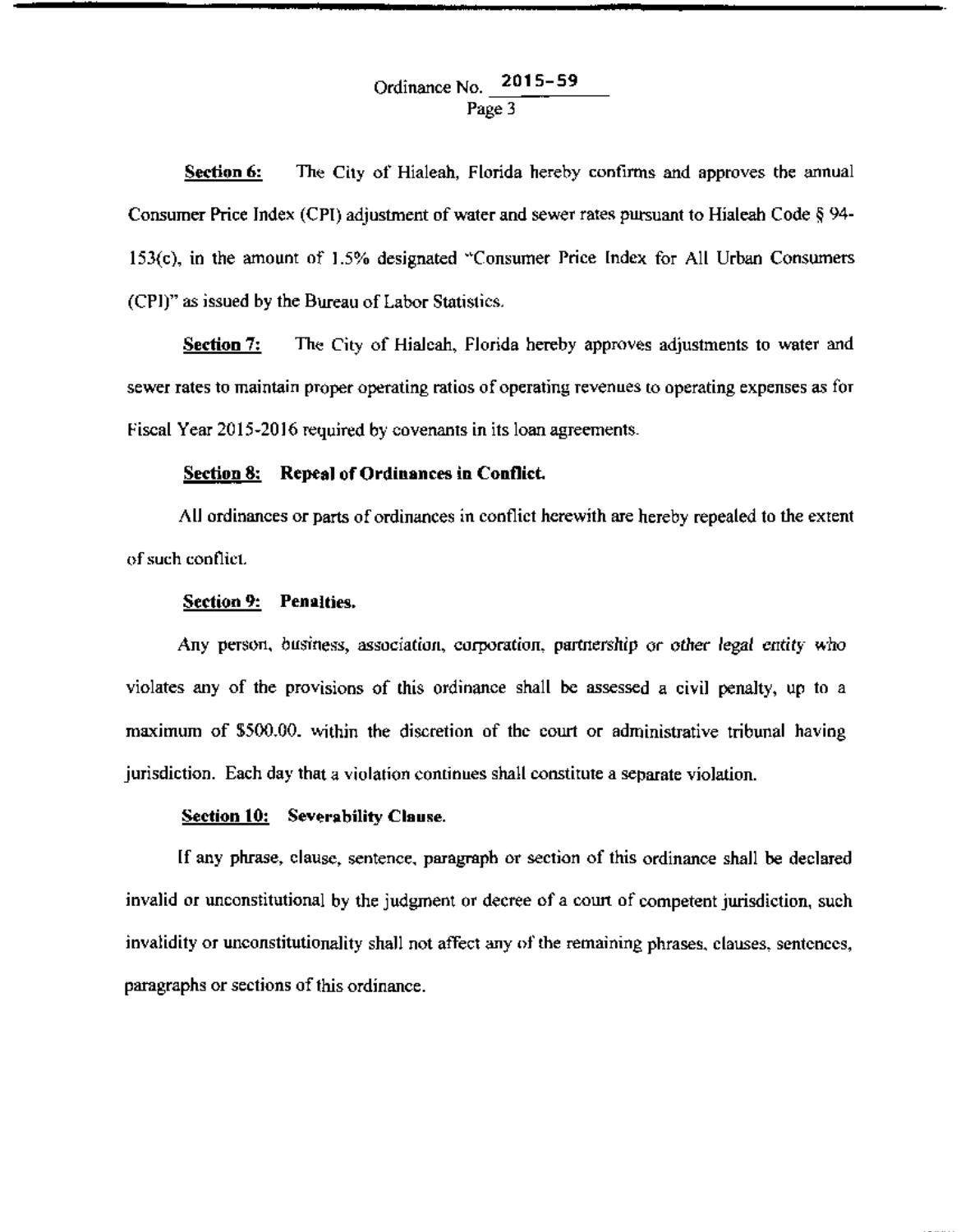Ordinance No. 2015-59 Page 4

# Section 11: Effective Date.

This ordinance shall become effective when passed by the City Council and signed by the Mayor or at the next regularly scheduled City Council meeting. if the Mayor's signature is withheld or if the City Council overrides the Mayor's veto.

| WITH THE PROVISIONS OF<br>FLORIDA STATUTE 166.041<br>PRIOR TO FINAL READING.          | PASSED and ADOPTED this 24thay of<br>THE FOREGOING ORDINANCE<br>OF THE CITY OF HIALEAH WAS<br>PUBLISHED IN ACCORDANCE           | <b>Septembe</b><br>2015.<br>Isis Garcia<br><b>Bottnez</b><br>Council President |
|---------------------------------------------------------------------------------------|---------------------------------------------------------------------------------------------------------------------------------|--------------------------------------------------------------------------------|
| Attest:                                                                               |                                                                                                                                 | Approved on this $2\frac{g}{g}$ day of $Sepler$ (2015.                         |
| Marbelys Fatjo, <del>Yeting</del> City Clerk<br>Lorena E. Brayo, Acting City Attorney | Approved/as the legal sufficiency and form:<br>s:\leb\legislation\2015-ordinances\hudgetp.hlicworks2015revision9-4-15linal-docx | Mayor Carlos Hernandez                                                         |

Ordinance was adopted by a 6-0-1 vote with Council Members Caragol. Casáls-Muñoz, Garcia-Martinez, Gonzalez, Hernandez, & Lozano voting ~ves'\ & CouncilmemberCue·Fuente absent.